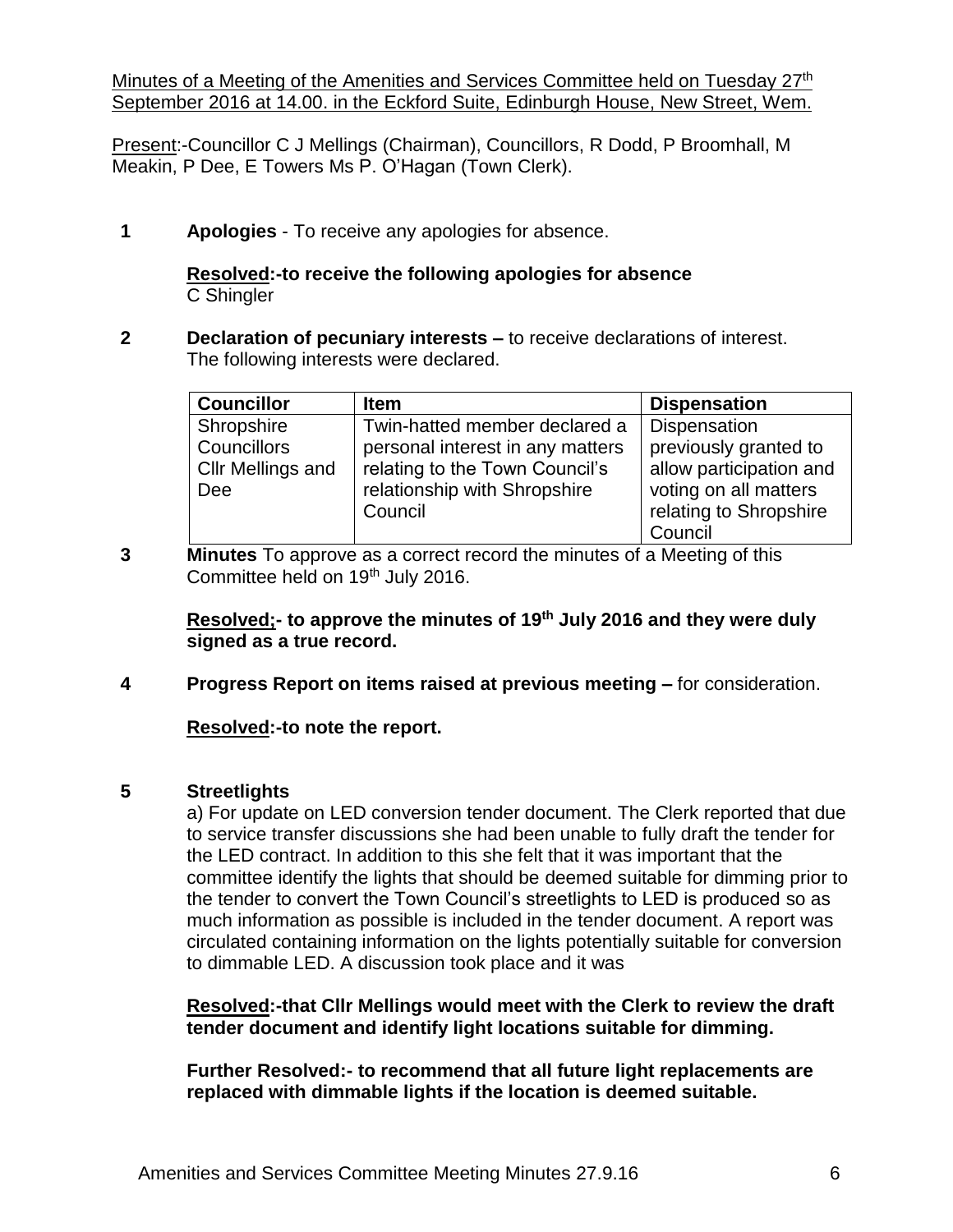b) Damaged lights Marlcroft and Trentham Road – to discuss the cost of replacement of lights and options available to the council.

**Marlcroft Light** - The Clerk reported that the light in Marlcroft which had been damaged by a road traffic accident where the vehicle had failed to stop was now is now a police matter. It was hoped that police enquiries would identify the driver who caused the damage to the light so that the Town Council can claim against the driver's insurance.

## **Resolved:-to defer a decision on replacing the light until after the outcome of the police investigations.**

**Trentham Road –** The Clerk reported that the light on the corner of Trentham Road and Pyms Road was damaged on the evening of the carnival and it was likely that a vehicle unsuspectingly caused the damage when it became tangled in non-flexible bunting that was strung across Pyms Road for the carnival. It was not however possible to claim against the carnival committee's insurance as the bunting was not erected by the carnival committee.

**Resolved:-to approve the quote for replacement light and to request that the carnival committee contact residents to ensure that lampposts are not used to secure bunting in the future.**

c) To consider quote for replacement light 220 Shawbury Road.

**Resolved:-to approve the quote and to request that a dimmable light is installed in the location.**

**6 Wem Sports and Social Association Future set up –** to receive report of management committee meeting held 18.8.16.

It was reported that the management committee had discussed the future management of the charity at its August meeting and that the committee's preferred option would be for Wem Sports and Social Association to be reformed as a Charitable Incorporated Organisation with the Town Council becoming sole corporate trustee. However, it was stressed that this was only the recommendation of the management committee and that the final decision would be down to the executive committee of the association and the Town Council. In the meantime the secretary would be seeking advice from the solicitors to discuss the next stage in the process before formally contacting the Town Council about this to ascertain whether the Town Council would be willing to accept the proposed new set up.

Cllr Mellings also updated on the plans to renew the floodlights at the ground and stated that discussions were ongoing with Shawbury United over whether they would be willing to apply for a ground improvement grant to part fund the new lights.

#### **Resolved:- to note the report.**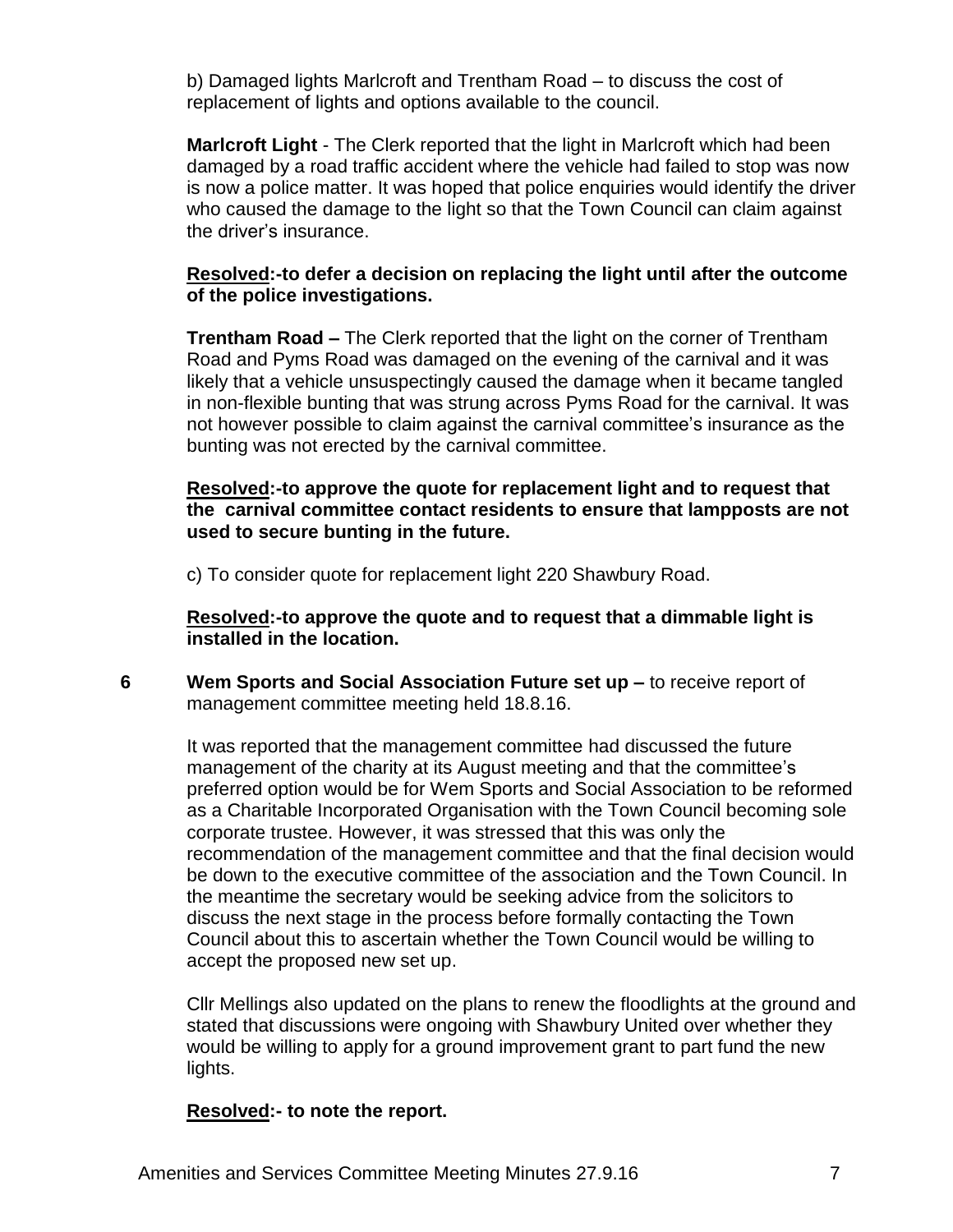## **7 Toilets**

a) To receive quote for replacement doors.

It was reported that quotes had been sought from 3 contractors but only 2 had been received in time for the meeting.

### **Resolved:-to defer a decision on the new doors until further quotes had been obtained.**

b) To receive an update on charging income. The Clerk presented the income received and usage figures to 19.9.16 **Resolved:-to note.**

#### **8 Planters**

a) To consider options for planting of barrels on Town Square. The Clerk presented a quote from D. Murray for the supply of bulbs and winter bedding plants for the 3 barrel planters on the Town Square.

**Resolved:-to recommend that the Town Council approves the quote for supply of plants and maintenance of the 3 barrel planters over the Autumn / Winter period.**

## **9 Play Areas/ Open Spaces**

**a) Dog Fouling** – To receive update on work being carried out by Team Wem on dog fouling issues in the town.

It was reported that the Team Wem project group had taken this issue forward and that a competition would be held with St Peters School to design a banner and they had requested that the Town Council fund the printing of 4 banners at a cost of approximately £100. The banners would be printed with the winning design and erected on Drawwell Walk and on the Recreation Ground. There would also be scope to move the banners to other problem areas of the town when needed.

### **Resolved:-to recommend that the Town Council allocate funding for the production of 4 banners**

b) Trees - to consider requests for pruning/ removal of trees in Meadow Close and adjacent to Wheatfields Play area.

The complaint received regarding seed drop from the Silver Birch tree on the corner of Meadow Close was considered by the committee. The Clerk presented photographic evidence sent by a local resident who requested that the tree is pruned to reduce seed drop. This was considered along with advice on the subject received from Shropshire Council Tree Officers and a Tree Surgeon. Following a discussion on the problems caused to a neighbouring property by seed drop and the detrimental impact pruning would have on the tree if it were to be pruned it was

## **Resolved:-to recommend that the on the advice of the tree officer the request to prune the tree to reduce seed drop is not approved.**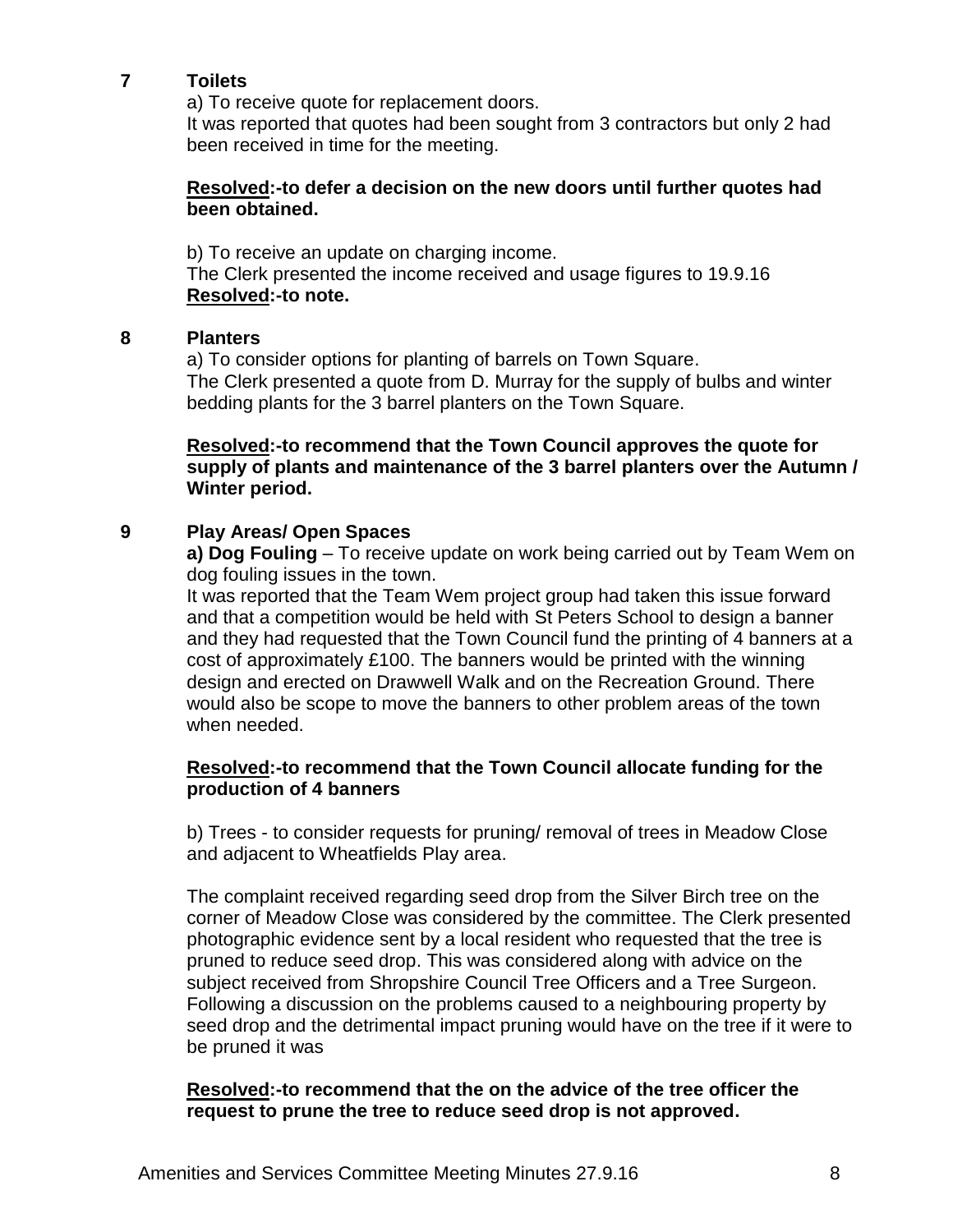Councillors discussed the complaint concerning a tree bordering the Wheatfield Play area and it was;

## **Resolved:-to recommend that the advice of Shropshire Council's tree officer be sought on the condition of the tree in question before any further decision is made.**

c) Play area inspection report – to receive a report on annual play equipment inspection reports. The annual inspection reports were considered and it was reported that the minor wear and tear items listed in the report were currently being monitored for further deterioration by John Ralphs as part of the weekly inspections.

## **Resolved:-to note the report.**

d) Swain Close open space – to receive report of meeting held with representatives of Persimmion Homes. The Clerk reported that a meeting had been held with representatives of Persimmion Homes to discuss the open space and that Persimmion staff were going to seek advice with regard to the condition of the bridge and the need to fence off the ditch

## **Resolved:-to note the report.**

e) Flytipping – to discuss recent fly tipping problems on Cordwell Park play area. It was reported that this matter had also been taken up by Team Wem and that Shropshire Housing Group had been asked to erect a fence between the garages and the play area as this should deter future fly tippers accessing the area from the garages.

# **Resolved:-to note.**

f) Use of Glyphosate – to review the Town Council's Use of Glyphosate as a weedkiller. A discussion took place on the need for the Town Council to consider changing the type of chemical it used for weedkilling in light of health concerns over additives included in some products.

## **Resolved:- that the Clerk checks with Maxwell Amenity that the version of Roundup currently being used by the Town Council is additive free .**

## **10 Service Transfer**

a) To receive an update on progress on the transfer of services/ facilities from Shropshire Council to the Town Council and funding options. The Clerk reported that the asset transfer working party would be meeting with representatives of Shropshire Council Estates Team to discuss in more detail options relating to the transfer of services to the Town Council and would report back to the October meeting of the Town Council.

# **11 Love Lane Cemetery**

a) Headstone damage – to consider complaint received concerning damage to a headstone.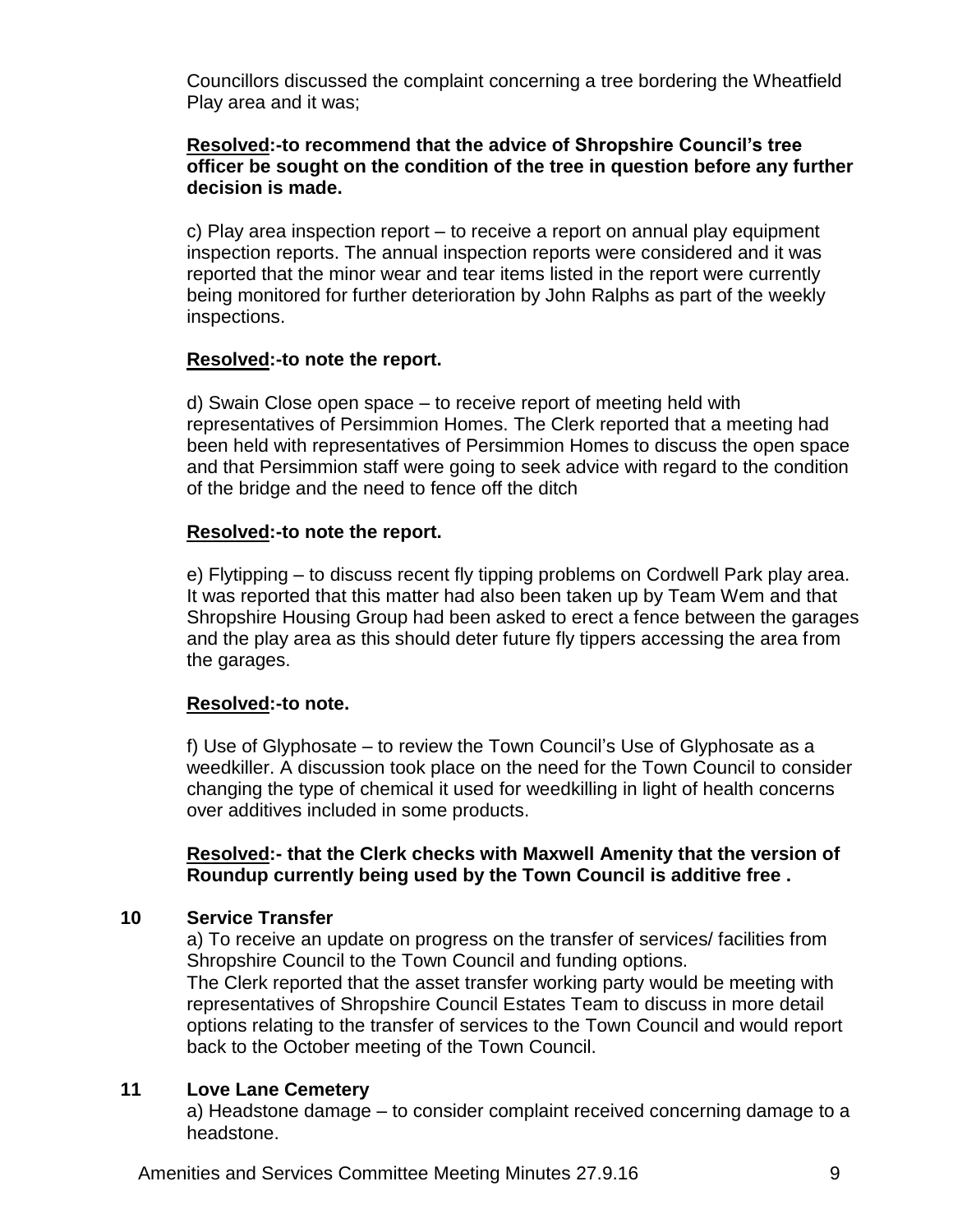Photos of damage to a headstone that was allegedly caused by the Town Council's mower knocking a vase off its plinth were circulated. The Clerk reported that there was no evidence that the damage had been caused by the groundsman as the vase was unstable on its base and the location of the vase meant that people walked past it regularly in order to access graves on other rows so it could have been knocked at any time. In addition to this the grass was cut on Tuesday 30<sup>th</sup> August but the damage was not discovered by the grave owner until Saturday 3<sup>rd</sup> September.

## **Resolved:- to recommend that the Town Council does not accept responsibility for the damage caused to the headstone and that the complainant be referred to the Town Council's insurance company if they wish to take the matter further.**

b) Regulations - to discuss recent breaches of cemetery regulations relating to excessive vases/ plant pots on graves.

The Clerk reported that a number of graves were currently in breach of regulations as they had too many moveable pots on the grave.

### **Resolved:-to write to grave owners requesting the removal of excess pots as per the cemetery regulations.**

c) To consider quote for cemetery noticeboard. A quote was received for the production of a wooden noticeboard for the cemetery.

**Resolved:-to recommend purchase of the noticeboard as per the quote received.**

## **12 Love Lane Allotments**

a) Allotment inspection – to receive a report on allotment inspection undertaken on 16.9.16

It was reported that an inspection of the allotments was undertaken by Cllr Towers and Cllr Dodd and that a number of plot holders would be contacted to discuss the condition of their plots.

## **Resolved:-to note.**

b) Internal paths - to discuss condition and responsibility of informal paving slab paths between plots.

It was reported that during the inspection the condition of the paths between plots was also inspected and some paths were found to be uneven creating potential trip hazards. The Clerk reported that no evidence could be found outlining who was responsible for the maintenance of the paths and that there was a need to update the tenancy agreement outlining formally what the Town Council was responsible for and what was the responsibility of the tenant.

## **Resolved:-to defer a decision on this issue until after the Town Clerk has attended an allotment forum where advice could be sought on the issue.**